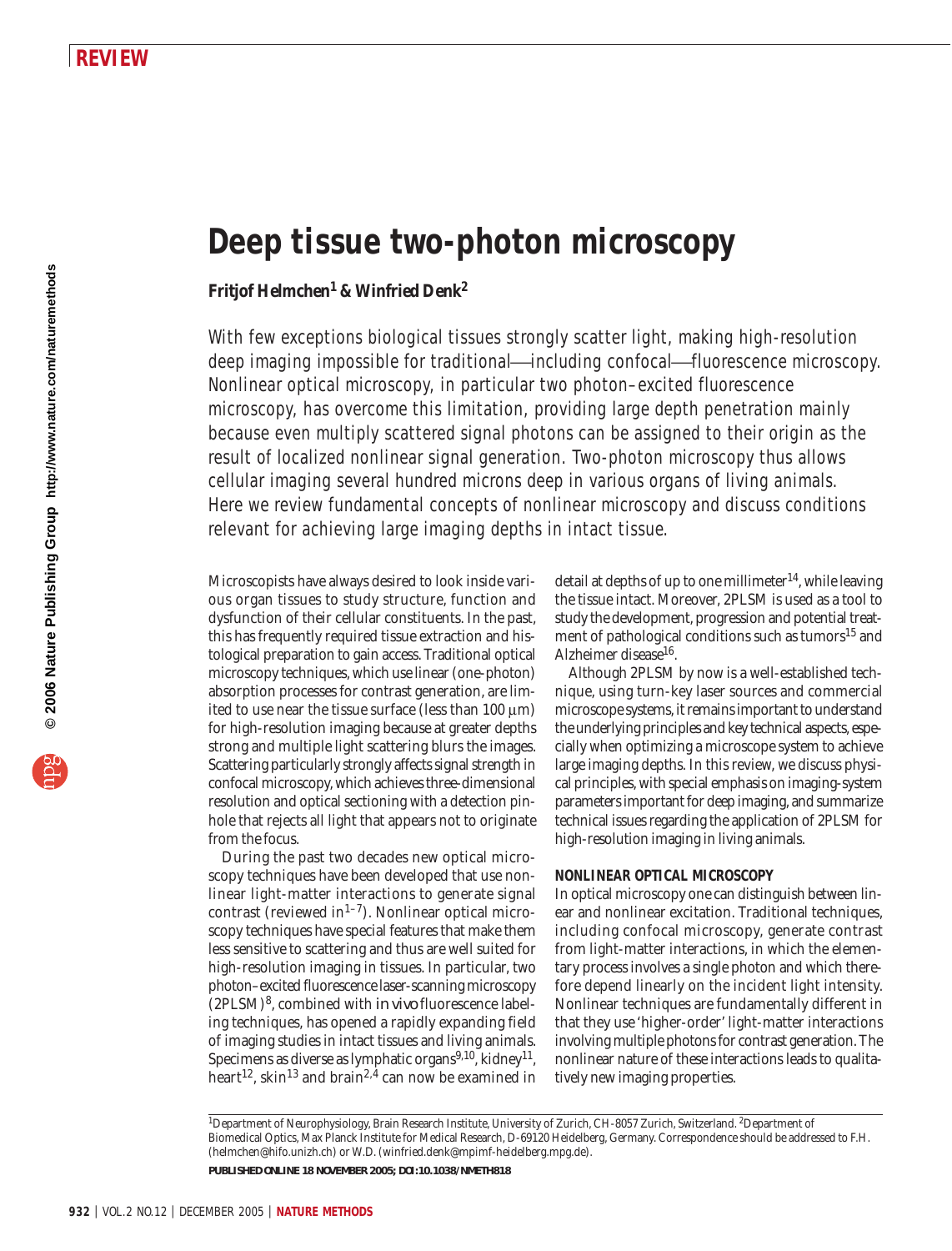#### **Multiphoton absorption**

Several different nonlinear processes can occur when light interacts with matter (**Fig. 1**). Most widely used in biological imaging is fluorescence excitation by two-photon absorption<sup>17</sup>. Two photons that arrive 'simultaneously' (within  $\sim 0.5$  fs) at a molecule combine their energies to promote the molecule to an excited state, which then proceeds along the normal fluorescence-emission (or photochemicalreaction) pathway<sup>1,17</sup>. Similarly, three or more photons can combine to cause excitation.

The efficiency of multiphoton absorption depends on physical properties of the molecule (the 'multiphoton absorption  $\frac{1}{2}$  cross-section')<sup>5,18</sup>, and on the spatial and temporal distribution of the excitation light. Most nonlinear processes have in common that the transition probabilities are extremely low at 'normal' light intensities. To generate sufficient signal, excitation light has to be concentrated in space and time. High spatial densities are (cheaply) generated by focusing a laser beam through a high numerical aperture (NA) objective. Concentration in the time domain requires the use of (expensive) lasers that emit 'ultrashort' pulses (less than a picosecond long) with correspondingly high peak intensities. For laser pulses of width τ occurring at a rate  $f_{\rm p}$  the signal is enhanced by a factor of *R, (π*  $f_R$ *)*  $n-1$  compared to continuous-wave illumination, where *n* is the number of photons involved in the elementary process. Lasers typically used in 2PLSM provide

100-fs pulses at about 100 MHz, with a 'two-photon advantage'<sup>1</sup> of about 10<sup>5</sup>.

further process used for microscopy is 'coherent anti-Stokes Raman scattering' (**Fig. 1a**), which is sensitive to molecular vibration states and can be used to detect the presence of specific chemical bond types $25,26$ .

#### **Why nonlinear is more than linear**

All nonlinear microscopy techniques require expensive pulsed laser systems to achieve sufficient excitation rates. Two major advantages make the investment worthwhile. First, because multiple excitation photons combine their quantum energies in nonlinear microscopy, the photons generated (or the transitions excited) have higher energies than the excitation light making emission 'bluer' than the excitation, which is different from traditional fluorescence. For commonly used fluorescent markers, multiphoton absorption occurs in the near-infrared wavelength range (700–1,000 nm), whereas emission occurs in the visible spectral range. Near-infrared light not only penetrates deeper into scattering tissue (**Box 1**) but is also generally less phototoxic owing to the lack of significant endogenous (one-photon) absorbers in most tissues<sup>27</sup>.

The second major advantage of two-photon absorption and, in fact, of all nonlinear contrast mechanisms, is that the signal (*S*) depends supralinearly ( $S \propto I^m$ ) on the density of photons, that is, the light intensity (*I*). As a consequence, when focusing the laser beam through a microscope objective, multiphoton absorption is spatially



**Figure 1** | Nonlinear optical microscopy. (**a**) Jablonski diagram, illustrating two-photon absorption (2PA), second-harmonic generation (SHG) and coherent anti-Stokes Raman scattering (CARS). Note that in second-harmonic generation and Raman scattering no actual electronic excitation takes place. (**b**) Spatial confinement of signal generation with nonlinear excitation. Visible ('blue-ish') light is used for excitation in single-photon microscopy, whereas near-infrared ('red-ish') light is used in 2PLSM. In single-photon microscopy an entire cone of fluorescence light (green) is generated, whereas nonlinear signal production is localized to the vicinity of the focal spot. (**c**) Generic nonlinear laser-scanning microscope. A laser source provides near-infrared ultrashort pulses; intensity and beam size are adjusted before coupling the laser beam to the microscope. The focal lengths of the scan lens  $(f_S)$ , the tube lens  $(f_T)$  and the objective  $(f_O)$  are indicated. Two-photon excited fluorescence (2PEF), which is isotropically emitted (inset), can be collected in epi- and/or trans-collection mode, using whole-area detection by photomultiplier tubes (PMTs). Forwarddirected optical-harmonic and Raman signals are detected in transcollection mode in transparent samples. For *in vivo* experiments epicollection is used exclusively.

#### **Other nonlinear effects**

Multiphoton absorption is but one of several possible nonlinear interactions7. Another is optical-harmonic generation, in which two or more photons are 'simultaneously' scattered, generating a single photon of exactly twice (thrice, and so on) the incoming quantum energy (**Fig. 1a**). Harmonic generation requires no actual absorption but is enhanced near a resonance, albeit at the expense of parasitic absorption $6$ . It also differs from multiphoton absorption in that it is a coherent, that is, phase-preserving process, which causes speckles, possible cancellation, predominantly forward-directed emission and supralinear dependence on the chromophore density. In practice, only second-harmonic $6$  and third-harmonic generation<sup>19,20</sup> have been used. Second-harmonic (but not third-harmonic) generation depends on the absence of inversion symmetry, which not only requires that individual molecules are inversion-asymmetric (as most biological molecules are) but also that they are spatially ordered. Second-harmonic generation has, therefore, been useful for investigating ordered structural protein assemblies such as collagen fibers<sup>21</sup>or microtubuli<sup>22</sup>. Similarly, dyes that are incorporated preferentially in one leaflet of the plasma membrane can be used to detect membrane voltage<sup>23,24</sup>. A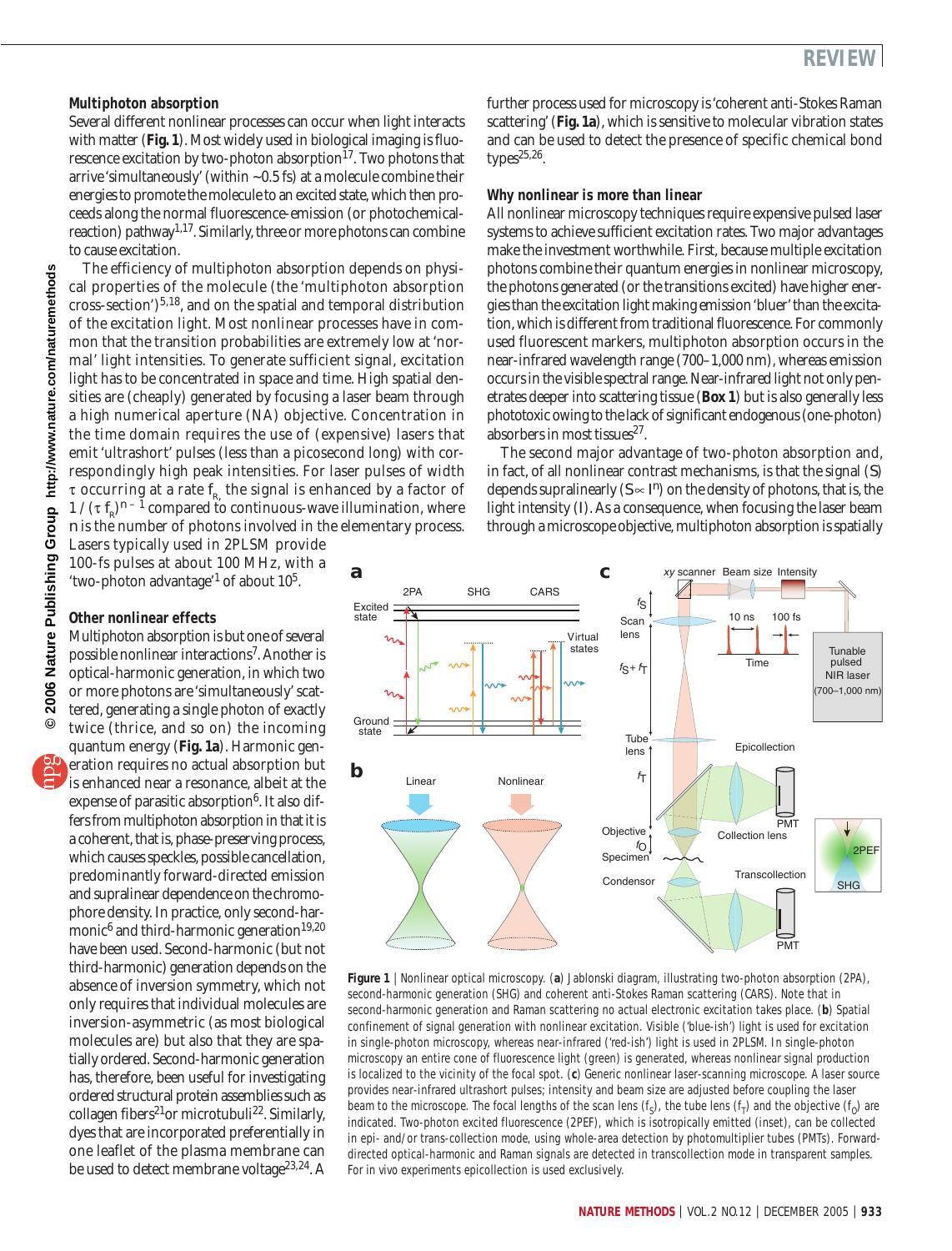confined to the perifocal region (**Fig. 1b**). The absence of multiphoton absorption in out-of-focus planes contrasts with confocal microscopy, where (single-photon) absorption occurs within the entire excitation light cone. The lack of out-offocus excitation in nonlinear microscopy further reduces photodamage and thus increases tissue viability, which is crucial for long-term imaging28. Localization of excitation also provides excitationbased three-dimensional resolution with no need for spatially resolved detection through a confocal pinhole. By the same token, multiphoton absorption allows highly localized photomanipulations, such as photobleaching and photolytic release of caged compounds, within femtoliter volumes $29-31$ , which, however, is beyond the scope of this review.

Localization of excitation is maintained even in strongly scattering tissue because the density of scattered excitation photons generally is too low to generate significant signal, making nonlinear microscopy far less sensitive to light scattering than traditional microscopy (**Fig. 2**). This is of paramount importance for deep imaging, because it means that all fluorescence photons are known to originate from near the focus and thus can provide useful signal. The best detection strategy therefore becomes: collect as many photons as possible, wherever they seem to come from, but look at their color. Scattering does, however, increase the spatioangular range (the phase space) within which fluorescence light emerges from the tissue so that special detection optics is needed to optimize fluorescence collection from deep foci.

#### **A TWO-PHOTON MICROSCOPE SETUP**

In many respects, a 2PLSM is similar to a confocal microscope. The main differences are the excitation laser and the detection pathway. Commercial confocal microscopes can be converted into multiphoton microscopes<sup>8</sup>, but major modifications

and partial rebuilding may be required to achieve optimal performance, especially for deep imaging. Alternatively, the microscope can be custom built, which is cheaper but requires technical expertise or help from specialized companies. Custom-built microscopes typically lack a microscope corpus, a design that is advantageous for *in vivo* imaging because it provides space for placing the animal, and imposes fewer constraints on the size and position of the detectors. The availability of laser-scanning software<sup>32,33</sup> facilitates such custom designs. Here we only describe the basic microscope design; detailed instructions are available elsewhere<sup>5,33-35</sup>.

### **BOX 1 LIGHT SCATTERING IN BIOLOGICAL TISSUE**

In most biological tissues absorption of light is negligible compared to scattering, particularly in the near-infrared wavelength range. Scattering is the deflection of a light 'ray' from its original direction; if the photon energy stays unchanged, it is termed 'elastic'. Elastic scattering depends on refractive index inhomogeneities, which are present even in glass but are much stronger in tissue because cells are a heterogeneous mixture of molecules and supramolecular structures with varying molecular polarizabilities. The strength of scattering is described by the 'mean free path' (*l s* ), the average distance between scattering events. The likelihood and angular distribution of scattering depend on refractive index variation, object size and wavelength λ. For very small objects (such as isolated atoms or molecules in a gas) scattering is nearly isotropic and strongly wavelength-dependent ( $\propto \lambda^{-4}$ ; 'Rayleigh scattering'). For objects comparable in size to the wavelength (as in cells) scattering is directed mostly in the forward direction. This can be quantified by the anisotropy parameter (*g*) or by the 'transport mean free path',  $l_t = l_s / (1 - g)$ , which is the distance after which 'direction memory' is lost. Measurements in brain gray matter yielded values for  $l<sub>s</sub>$  of 50–100 µm at 630 nm in extracted tissue<sup>50,51</sup> and of about 200 µm at 800 nm *in vivo*43,53. Scattering decreases with wavelength albeit less than expected for Rayleigh scattering<sup>43</sup>. The anisotropy parameter generally is high ( $\approx 0.9$ ) in brain tissue<sup>51</sup>.

In nonlinear optical microscopy only ballistic (non-scattered) photons contribute to signal generation in the focal volume. The ballistic power follows a Lambert-Beer–like exponential decline with imaging depth *z* 

$$
P_{\text{ball}} = P_0 \,\mathrm{e}^{-z/l_s} \tag{1}
$$

with length constant  $l_s$  and surface power  $P_0$ . Because of the quadratic intensitydependence in 2PLSM, the fluorescence signal declines as

$$
F_{2PE} \sim (e^{-z/\xi})^2 = e^{-2z/\xi} \tag{2}
$$

Conversely, we need an exponentially increasing laser power entering the surface  $(P_0 \propto e^{z/\hbar})$  to maintain the same ballistic intensity at the focus. The reduction in focal intensity depends on  $l_s$  and not  $l_t$ , because even a small deflection from the original path causes a ray to miss the focus (**Fig. 2**). In contrast, the forward-directed angular distribution of scattering is important for the calculation of the near-surface background<sup>103</sup> (P. Theer and W.D., unpublished data). Both  $I_s$  and  $g$  depend not only on tissue type but can change substantially with age and upon removal of the tissue from the animal<sup>43</sup>. Surface scattering can become important if the beam crosses between media with substantially different refractive indices, for example when imaging through the skull.

Scattering of fluorescence photons is important for the detection process. Because of the short mean free path of visible light, the ballistic fraction becomes quickly irrelevant with increasing focal depth. For sufficient depth, multiply scattered fluorescence light leaves the sample from a diffusely radiating region on the surface, which has a full-width-at-half-maximum intensity (FWHM) of about 1.5 $\times$  the focal depth, independent of the scattering length<sup>44</sup>.

> A multiphoton microscope requires a pulsed laser source (**Fig. 1c**). Historically, the use of nonlinear light-matter interactions in a microscope only became possible after the development of ultrafast pulsed lasers (for a collection of reprints see 36). Whereas the first two-photon images<sup>8</sup> were taken using a lab-built laser system, suitable near-infrared femtosecond laser systems have now been commercially available for more than a decade. Most widely-used is the Titanium-sapphire (Ti:sapphire) oscillator, with a repetition rate (~100 MHz) that matches typical fluorescence lifetimes, thus balancing excitation efficiency and onset of saturation. The wavelength can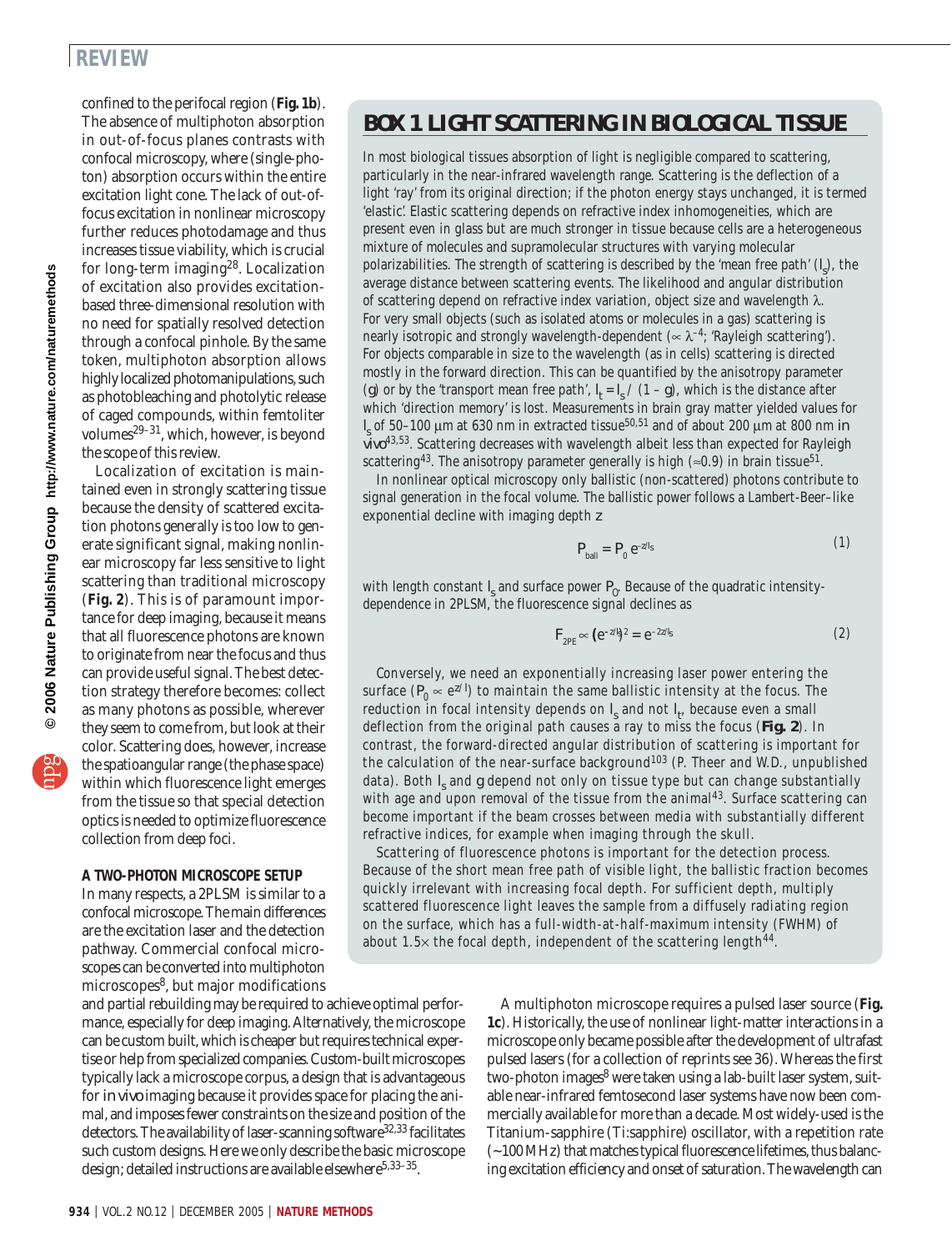be tuned over a large range (670–1,070 nm), allowing the excitation of many fluorophores used in biology18. Key parameters that have to be considered when choosing a laser system are available power at the desired wavelength and pulse length. An optimal pulse length, however, cannot be strictly defined. Depending on the microscope design, relatively short pulses (<100 fs) at the laser output may end up as longer pulses at the sample than initially longer pulses will end up because they are broadened by dispersive optical glass components in the excitation path to a larger extent. Dispersive broadening can be precompensated by a prism or grating arrangement<sup>37,38</sup>, thus restoring the initial pulse width at the sample and maximizing two-photon absorption. Another complicating factor is that, at least at high power, photobleaching and photodamage depend more-than-quadratically on excitation intensity39–41. Hence, for a given microscope setup and specimen, an optimal pulse length (or even pulse shape $\frac{1}{2}$ ) may have to be empirically determined, requiring a compromise between fluorescence yield and photodamage.

Compact Ti:sapphire laser systems are now available, no longer requiring user adjustments and providing computer-controlled wavelength tuning over a broad range. Although these laser systems are more user-friendly than a mercury arc lamp, it is still helpful to understand the characteristics of the laser beam, in particular if one aims to optimize the system for deep imaging. The available output power is one of the limiting factors for the maximum imaging depth but the average power  $(-1W)$  provided by these commercial systems over the central portion of the tuning range is sufficient for most applications, even with losses in the optical pathway.

The excitation pathway of a typical multiphoton microscope is as follows (all optics should be optimized for near-infrared light). Starting from the laser, the beam is expanded using a telescope (using either curved mirrors or lenses) followed or preceded by a laser intensity modulator (**Fig. 1c**). Because the laser beam is linearly polarized, the intensity can be adjusted easily, albeit slowly, by using a  $\lambda/2$ waveplate and a polarizer. Alternatively, acousto- or electro-optical devices can be used, providing high extinction ratios and permitting rapid intensity changes. Such devices can also be used to automatically compensate for power loss with depth if the scattering length

No scatter **Scatter** Scatter **No scatter** Scatter θ *f* **Objective**  $\theta_{\rm NA}$ Fluorescence **Fluorescence** Excitation Excitation

Figure 2 | Signal generation and fluorescence collection in clear tissue (no scatter) and in scattering tissue (scatter). In clear tissue all excitation light reaches the focus, but in scattering tissue, scattering (even by a small angle) causes light rays to miss the focus and be lost to signal generation. This leads to a roughly exponential decrease in excitation with depth. In clear tissue only fluorescence light rays initially emitted into the collection cone, determined by the objective's NA, can be detected, but in scattering tissue fluorescence light is (multiply) scattered and may even 'turn around'. Fluorescence light apparently originates from a large field of view but a larger fraction than in the nonscattering case is actually within the angular acceptance range  $\theta_f$  of the objective.

in the tissue is known (**Box 1**). The beam is then scanned by a *xy*deflection module (usually a pair of galvanometric scanners) and further expanded by the combination of scan and tube lens in order to 'fill' the back aperture of the microscope objective, which focuses the light into the sample.

Although the descanned confocal detector pathway (not shown in **Fig. 1c**) can be used to obtain two photon–excited fluorescence images in clear specimens, clipping at the pinhole will decrease the available signal by several orders of magnitude deep in scattering specimens. Hence a simpler but better detector arrangement is used in nonlinear microscopy to capture as many of the potentially highly scattered signal photons as possible. In most systems a 'whole-area' epi-detection scheme is used, with all light that is collected by the objective also guided onto the detector<sup>1,33,34,43,44</sup>. For small or transparent specimens *trans*-collection through a high-NA condensor can be used instead or, better, in addition, capturing even more light (**Fig. 1c**). Because of the preferentially forward-directed signal, trans-collection is the principal detection mode in optical-harmonic generation and Raman scattering. In deep, scattering specimens, however, no light will penetrate, and epicollection is the only mode that can be used. Epicollection results in surprisingly little signal loss provided the detector's field of view is large enough because most signal photons eventually leave the tissue surface after multiple scattering events. For optical-harmonic generation and Raman scattering, the detection field of view needs to be especially large because the initially forward-propagating light has to 'turn around' first (**Fig. 2**).

#### **OPTIMIZATION FOR DEEP IMAGING**

We now consider how fluorescence generation and detection can be optimized for deep imaging and what fundamentally limits the imaging depth.

#### **Excitation wavelength**

To look deep inside tissue sufficient signal needs to be generated, which means that sufficient light needs to reach the focus without being scattered (the 'ballistic' fraction). Less-scattering longwavelength light thus should allow deeper penetration (**Box 1**).

> The optimal wavelength for deep tissue imaging is, however, also affected by the two-photon absorption spectrum of the fluorophores used and by the fact that less power is available at the extremes of the laser tuning range.

#### **Beam size**

Loss of excitation power, for example, by clipping at apertures in the light path, lowers the achievable maximum depth. Although many of the lenses in the beam path will allow the passage of larger beams than specified, this is not true for the back aperture of the objective lens, which defines the NA and thus determines the achievable spatial resolution (**Box 2**). Because the radial intensity profile of a laser beam is Gaussian-shaped, an exact match to an aperture is impossible, and a compromise between resolution and transmitted power has to be found  $33$ . The width of a Gaussian beam is often defined

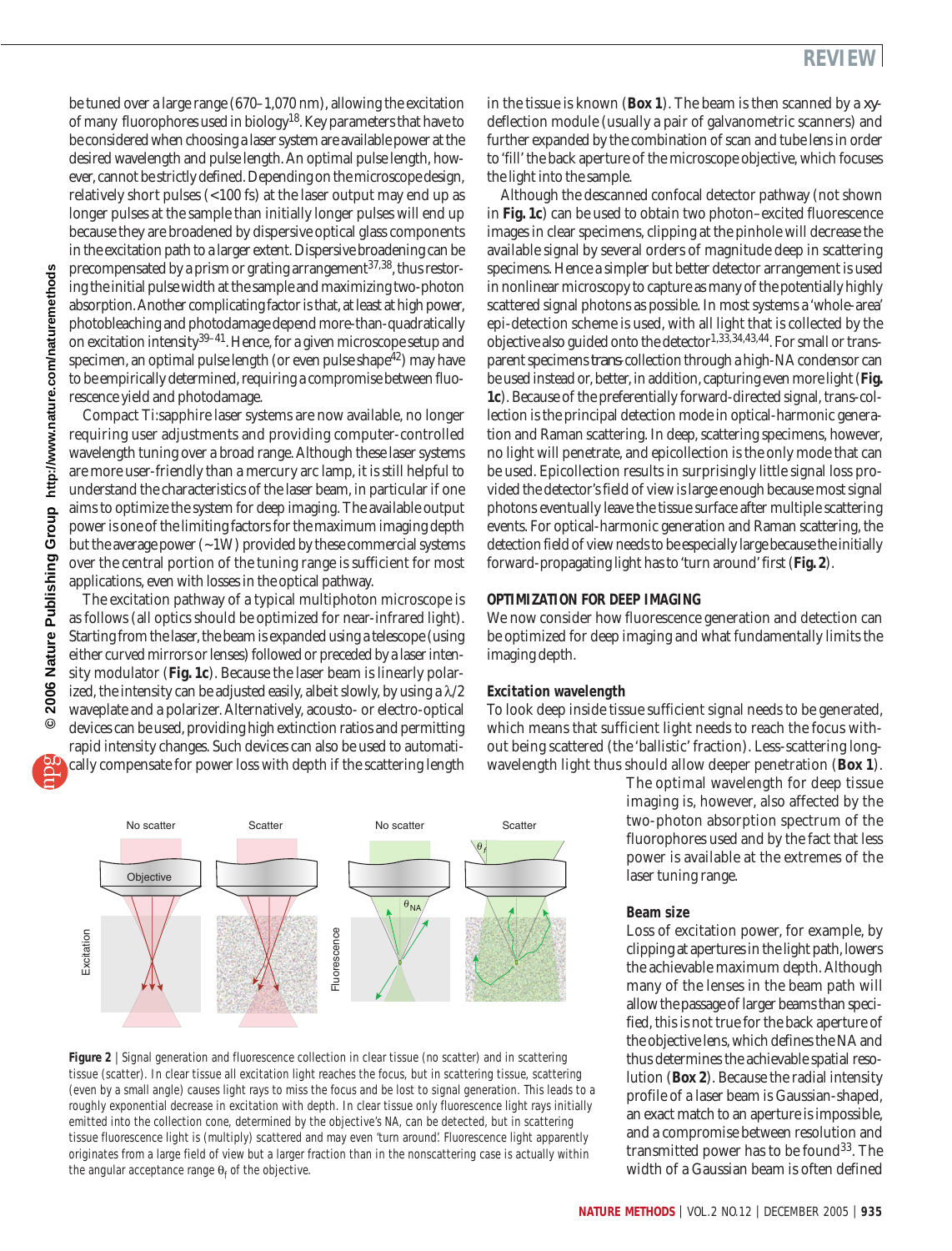### **BOX 2 IMAGE FORMATION AND SPATIAL RESOLUTION**

Image formation in a microscope is described using the image of a point (for example, of a fluorophore), the so-called pointspread function (PSF). The image of any object is obtained convolving the object intensity distribution with the PSF. The three-dimensional PSF depends on the wavelength and the NA and, for an aberration-free lens of circular aperture, is given  $by<sup>104</sup>$ 

$$
PSF(v, u) = |2_0^1 P(\rho) J_0(v\rho) \exp(iu\rho^2/2)\rho \, d\rho|^2 \qquad (3)
$$

 $J_0$  denotes the zero-order Bessel function and  $v = k(\text{NA})r$  and  $u = k(NA)^2$  *z* are radial and axial normalized optical coordinates with the wave number  $k = 2\pi / \lambda$ . For a confocal microscope the detection pinhole adds a second PSF for the detection side. Assuming an ideal pinhole and similar wavelengths for illumination and fluorescence the effective PSF is

$$
PSF_{\text{confocal}} = PSF_{\text{illumination}} \times PSF_{\text{detection}} \approx PSF^2(v, u) \tag{4}
$$

by where intensity drops to  $1/e^2$  (13.7%). With a fill factor of one, defined here as the  $1/e^2$ -intensity width being equal to the back-aperture diameter, power transmission is 86% (**Fig. 3**). The lateral and axial resolution (defined, for example, by the 1/e-width of the radial and axial profile of the focal spot<sup>5</sup>) are nearly unchanged in this case compared to uniform illumination (8% and 4% increases, respectively). A further reduction of beam size improves power transmission but broadens the focal volume as the 'effective' NA is reduced (**Fig. 3**). The resolution loss is, however, smaller than it would be for a 'top-hat' beam because for a Gaussian profile large-angle rays are still present up to the nominal NA of the objective. Note that large-angle rays are more likely to be scattered than central rays simply because they travel a longer distance to the focus, which leads to a reduction of the effective NA with increasing depth in scattering tissue.

For objects that are large compared to the focal volume, a reduction of the effective NA does not lead to a reduction in the total two-pho-

For 2PLSM with whole-area detection the effective PSF is the square of the illumination PSF

$$
PSF_{two\text{-photon}} = (PSF_{\text{illumination}})^2 \approx PSF^2 (v/2, u/2)
$$
 (5)

with *v*/2 and *u*/2 indicating an about doubled illumination wavelength compared to confocal. Spatial resolution can be quantified using the width of the effective PSF (approximate expressions for PSF widths in 2PLSM are available<sup>5</sup>). Because of the longer excitation wavelength used in 2PLSM, the theoretical PSF width is larger in 2PLSM than in confocal microscopy. In practice, however, the achievable spatial resolutions are similar because finite-sized pinholes have to be used in confocal microscopy, broadening the effective PSF105.

The resolution also depends on the intensity distribution in the back aperture of the objective and a pupil function  $P(\rho)$ , which needs to be included (**Fig. 3**).  $P(\rho) = 1$  for uniform illumination and is  $\exp(-\rho^2 / T^2)$  for a Gaussian beam (*T* is the fill factor  $D_{\text{Beam}}$  /  $D_{\text{BA}}$  with  $D_{\text{Beam}}$  the 1/e<sup>2</sup>-intensity width and  $D_{\text{RA}}$  the back-aperture diameter).

ton excited fluorescence<sup>45</sup>; smaller structures will, however, become dimmer. Underfilling the back aperture also lowers the peak intensity, potentially reducing photobleaching and photodamage, which have been found to have a more-than-quadratic intensity dependence in some cases<sup>39-41</sup>. Finally, the narrower light cone of a lower effective NA is less likely to run into obstacles (for example, blood vessels) as it penetrates the tissue.

#### **Pulse width**

A complicating factor is that ultrashort pulses are broadened ('dispersed') while propagating in material, reducing the two-photon absorption efficiency. The underlying physical principle is that longer-wavelength ('red') components of the pulse spectrum travel faster in optical materials than short-wavelength ('blue') components, so that the pulse is lengthened and 'chirped' (frequency-modulated). It is possible to compensate for the group-delay dispersion of the

**Figure 3** | Beam size adjustment relative to the objective's back aperture. (**a**) 'Matched' filling of the back aperture with an expanded beam (fill factor of one; power transmission 86%; left). In this case most of the NA is used and almost diffraction-limited resolution is reached. Underfilling of the back aperture (right). The beam is expanded less to optimize power transmission. Because a lower effective NA is used, spatial resolution is reduced. (**b**) Focal spot size and power transmission as a function of the fill factor, the ratio between  $D_{\text{Beam}}$  (1/e<sup>2</sup>-width) and  $D_{\text{BA}}$ . Radial width ( $\omega_{\text{xy}}$ ) and axial width (ω*<sup>z</sup>* ) of the focal volume are normalized to the values for a uniformly filled back aperture. For fill factors around 0.7, nearly all power is transmitted with only minor losses in lateral and axial resolution.

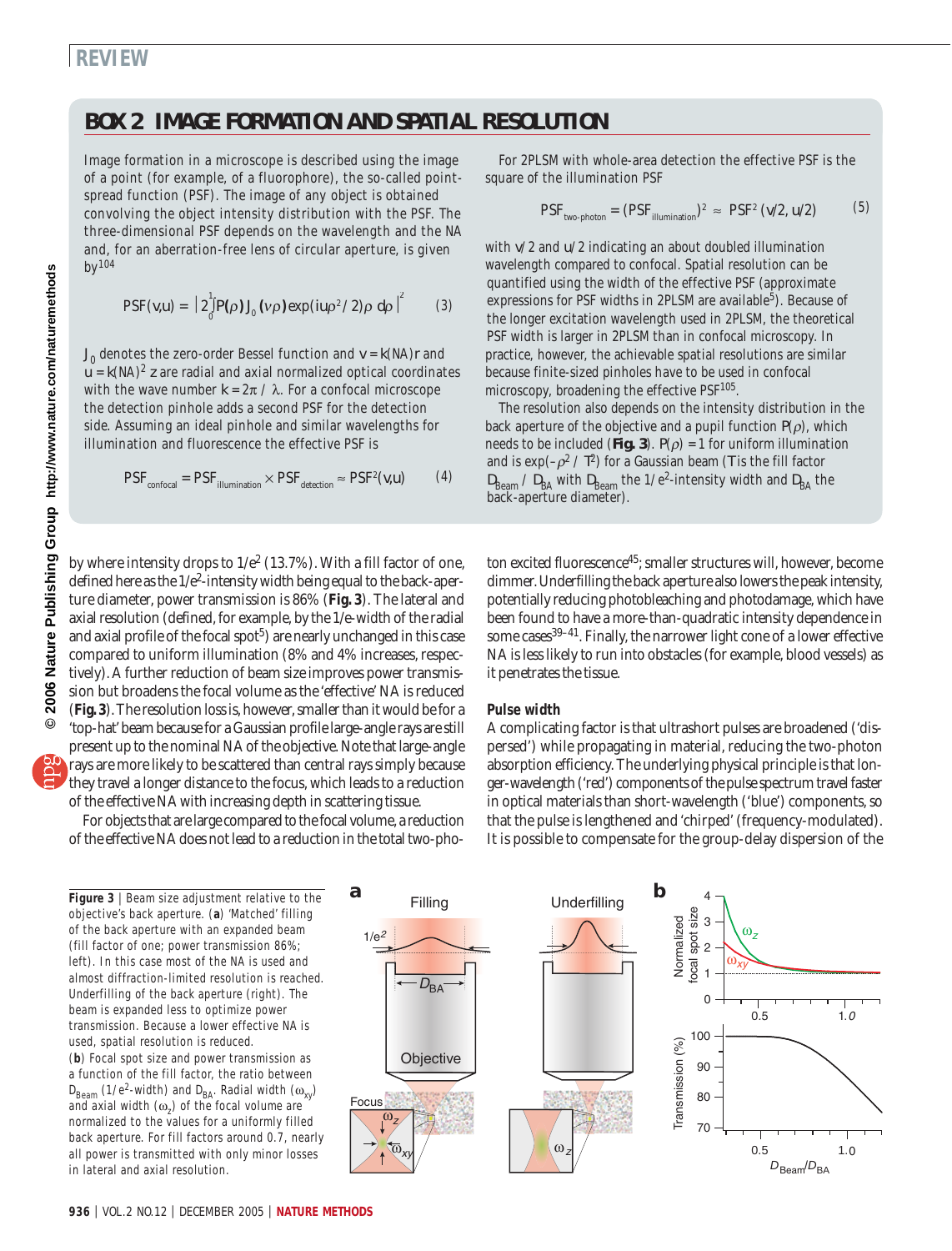microscope by giving the short-wavelength components a sufficient head start (negative 'prechirp') so that blue and red components arrive at the sample at the same time, restoring as-short-as-possible ('band-limited') pulses at the focus. Such compensation is useful if average power is limiting, for example, because of availability or single photon–induced damage. Prechirping can be achieved by using grating or prism arrangements, which first spatially separate the different-wavelength components, then impose different path lengths, and finally recombine the spectral components. Most commonly the laser beam double-passes a pair of prisms or gratings, the spacing of which determines the amount of negative prechirp  $37,38$ . A disadvantage of prechirp units is that their optical surfaces can lead to power losses.

#### **Pulse repetition rate**

The 'two-photon advantage' can also be increased by lowering *f* R while maintaining average power levels. Because in mode-locked lasers  $f_{\rm R}$  is determined by the optical resonator geometry (in most commercial systems around 100 MHz), it cannot easily be changed by a substantial factor. Much reduced repetition rates are provided by regenerative amplifiers, which amplify a submultiple of pulses from an oscillator. As a consequence the peak power is increased by as much as 108 in extreme cases at the expense of lowering the repetition rate to around 1  $Hz^{46}$ . For imaging applications at least one pulse per pixel is needed, however, limiting the reduction in  $f_{\rm R}$  to about a factor of 1,000 (assuming 10-µs pixel dwell time). This approach can be used to enhance depth penetration $4^7$  and has been demonstrated for *in vivo* imaging14.

#### **Correcting for tissue inhomogeneities**

Signal generation is strongly affected if the focus quality is degraded by distortion of the incoming wave front. Such distortions are due to inhomogeneity of the refractive indices within the tissue, as caused for example by blood vessels or clusters of cell bodies acting as microlenses. Wavefront distortions can—if they can be measured<sup>48</sup>—be corrected<sup>49</sup> by using wave-shaping elements such as deformable mirrors.

#### **Fluorescence collection**

As important, or perhaps even more important, as the maximization of signal generation is the optimization of collection and detection efficiencies. Because scattering is more severe for shorter wavelengths, the contribution of ballistic fluorescence photons is minor beyond about one scattering mean-free-path (50–90 µm at 600 nm in brain gray matter<sup>50,51</sup>), and is negligible several hundred microns deep into brain tissue. Hence the confocal detection pathway becomes useless and attention has to be paid to the detection of scattered light, which emerges from the tissue surface spanning an area that is wider than the focus is deep (**Fig. 2**). Therefore, even with a small imaged field of view, efficient fluorescence detection requires a large detected field of view43,44. Because a large field of view corresponds to low magnification, special objectives that combine high NA with low magnification have particularly high collection efficiencies<sup>43</sup>. For a large field of view, the post-objective detection pathway has to be carefully designed to guide all light onto the detector (**Fig. 1c**). A large spatio-angular spread also rules out the use of certain types of detectors—such as photon-counting avalanche photodiodes, which have some of the highest detection quantum efficiency for fluorescence but a small area—and of spectrometer detectors. *In vivo* two-photon microscopes thus use photomultiplier tubes, available with large sensitive areas and reasonable quantum efficiencies.

#### **The depth limit**

The maximum achievable imaging depth is proportional to the scattering mean-free-path and depends logarithmically on available laser power, two-photon advantage and collection efficiency<sup>43</sup>. With a laser oscillator providing ~100-fs pulses, the maximum depth usually is limited by the available average power (1 W average power allows imaging depths of about 600–800  $\mu$ m in the neocortex)<sup>52–56</sup>. When a regenerative amplifier is used, it is possible to image deeper (up to 1 mm in the neocortex)<sup>14</sup>. Eventually, however, fluorescence generated near the sample surface becomes a limiting factor  $14$ . The resulting contrast reduction might be impossible to overcome in samples with a wide fluorophore distribution as, for example, in transgenic mice with extensive GFP expression. The achievable imaging depth also strongly depends on other tissue properties such as microvasculature organization, cell body arrangement, collagen or myelin content, which will more-or-less degrade the laser focus and limit signal generation deep inside the tissue. If deeper structures need to be reached and if less-scattered longer wavelengths cannot be used, mechanical penetration or removal<sup>57</sup> of overlying tissue may be necessary. Efforts in this direction have been made using very narrow objective lenses made from gradient-index (GRIN) material<sup>58-61</sup>.

#### **LOOKING INSIDE LIVING TISSUE**

The special advantages of 2PLSM for imaging deep within intact tissue have led to a rapid expansion of its use in various fields of biological research. 2PLSM is now used for high-resolution imaging in various organs of living animals. Here we summarize additional aspects important for *in vivo* imaging using mainly examples of cellular and subcellular imaging in the intact brain.

#### *In vivo* **labeling techniques**

For fluorescence imaging, structures of interest need to be labeled unless they are autofluorescent<sup>13,62</sup>. In vivo labeling techniques for staining cells in living tissues have greatly advanced. 'Traditional' synthetic dyes still are indispensable and can be introduced by a variety of methods: injection into the blood stream to label vasculature, for example, to measure blood flow in the brain<sup>53</sup> or the kidney<sup>11</sup>; filling of individual cells via recording electrodes52,63 (**Fig. 4a**); uptake and anterograde transport of dextran-conjugated dyes in  $axons^{64,65}$ ; high-affinity binding of certain dyes to protein aggregates $66$ ; cell-specific spontaneous uptake of water-soluble dyes<sup>56</sup>; and bulk-loading of membrane-permeable calcium indicators<sup>67</sup>. Cells can also be labeled *ex vivo* and introduced back into mice<sup>10</sup>.

Fluorescent proteins can be introduced using molecular genetics (for reviews see $^{68,69}$ ). Widespread but cell-specific labeling can be achieved in transgenic animals expressing anatomical markers $^{70}$  or functional indicators<sup>71,72</sup>. Viral systems allow local expression, either short-term but less cell-specific<sup>73,74</sup>, or long-term under control of specific promoters75. Different approaches can be combined to achieve multicolor labeling of various tissue elements.

#### **Monitoring cell structure and function**

Once cells of interest are labeled, various preparations and procedures can be used to study structural and functional dynamics. For shortterm studies of the brain a cranial window is opened above the area of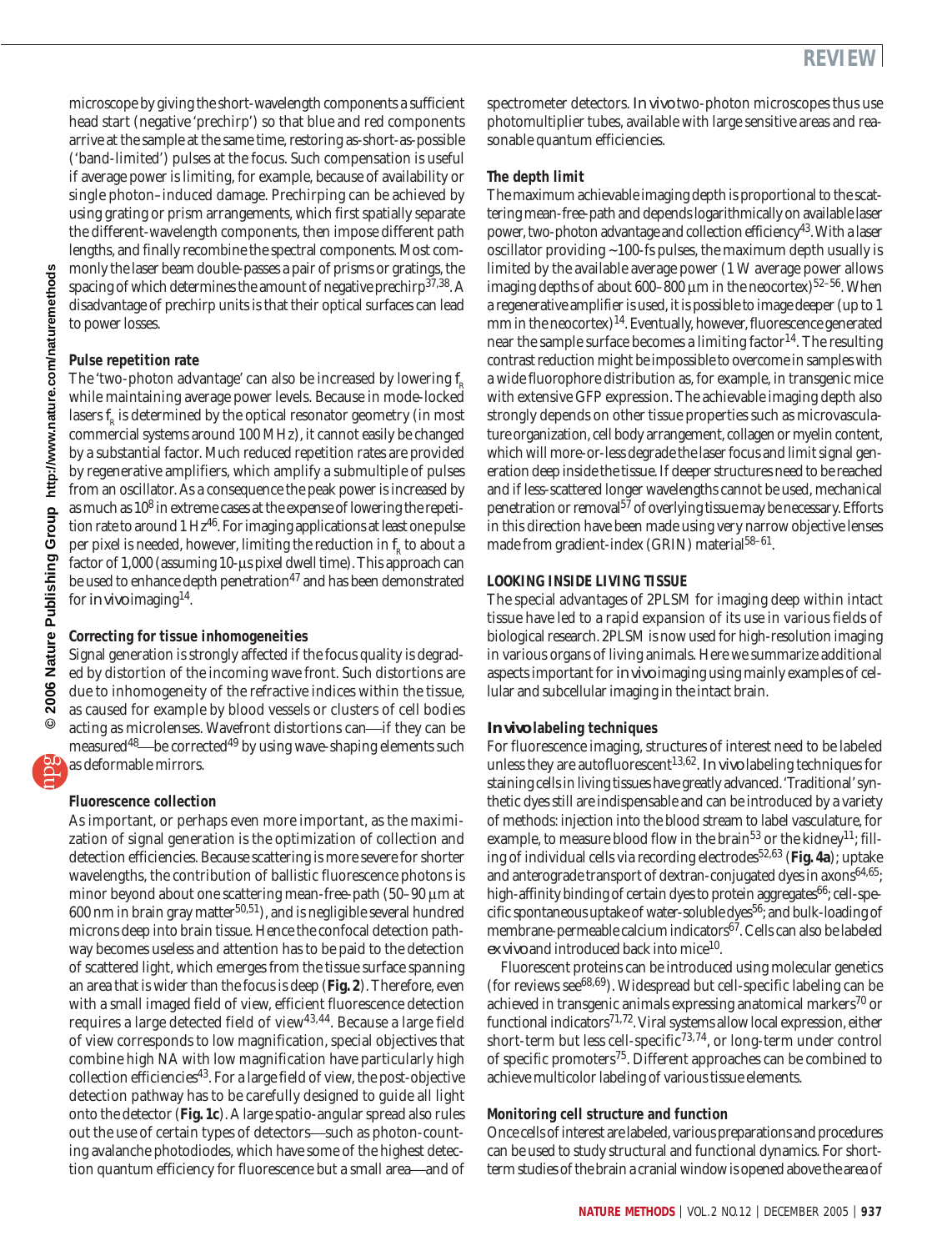**Figure 4** | *In vivo* two-photon imaging in the intact neocortex. (**a**) Different **a b** types of brain access. Open cranial window with the *dura mater* removed so that micropipettes for cell labeling and electrophysiological recordings can be inserted (top). Pulsation of the exposed brain is reduced by covering the craniotomy with agar and a coverglass. Thinned-skull (20–40 µm thickness) preparation (middle). Cellular structures are either prelabeled (for example, with fluorescent proteins in transgenic mice) or stained through a tiny hole lateral to the thinned area. Chronically implanted glass window replacing the skull (bottom). Agar is used underneath the window for stabilization. (**b**) Example of deep two-photon imaging in mouse neocortex. Maximumintensity side projection of a fluorescence image stack, obtained in a transgenic mouse expressing Clomeleon, a genetically-encoded chloride indicator<sup>101</sup>, under the control of the Thy1-promoter<sup>102</sup>, preferentially in deep layer 5 (L5) pyramidal cells. Data were taken with a 10 W pumped Ti: sapphire oscillator using a 40x, NA 0.8 water-immersion lens (Zeiss). Note that nearly the entire depth of the neocortex can be imaged.

interest, which also provides access for recording electrodes (**Fig. 4a**). Other organs are surgically exposed in a similar manner or, as in the case of kidney, are exteriorized11. A general problem for *in vivo* imaging is motion induced by heart beat and breathing. Therefore, tissue pulsation should be dampened as much as possible, for example, by covering or embedding the exposed organ with agar. Tight control of the anesthesia or artificial respiration can help to alleviate pulsation. For time-lapse imaging of cell structures, we recommend acquiring small subvolumes (image stacks of 10 to 20 focal planes) in anticipation of lateral or focal drift, which can then be corrected offline using correlation methods. Image acquisition can also be synchronized to the heartbeat by triggering individual frames using a simultaneously recorded electrocardiogram, to ensure that all images have the same phase relationship to the heart beat<sup>76</sup>.

For long-term imaging over days to months, animals are multiply reanesthetized and image stacks of the same subvolume are acquired. In the brain, these experiments are performed either through the thinned skull<sup>66,77-79</sup> or through a chronically implanted glass window80–82 (**Fig. 4a**). In cancer research, a dorsal skin-fold chamber with a glass window is used for imaging implanted tumors<sup>15</sup>. To repeatedly find the same structure (for example, a cell, a blood vessel, an amyloid plaque or even a synapse), stable anatomical landmarks, such as the surface blood vessel pattern can be used.

Functional imaging from neuronal dendrites in the intact neocortex has, so far, still required the introduction of synthetic calcium indicators via electrodes<sup>52,54,55,63,83,84</sup>, which has the advantage of providing additional *in vivo* intracellular electrophysiological data. The combination of two-photon optophysiology with electrophysiology85 will be crucial for studying synaptic integration and single-cell computation in living animals. Great hope still rests on the *in vivo* application of genetically-encoded functional indicators69,71,72,86,87.

#### **Imaging cellular network dynamics**

The ability to label entire cell populations with calcium indicator in living animals, using a rather generally applicable bulk dye-injection method67, has allowed two-photon imaging of neural and glial network activity with cellular resolution. Somatic and dendritic calcium transients, for example, have revealed spontaneous and evoked activity patterns in the mammalian neocortex $67,88$ , now with single-spike resolution<sup>89</sup>, as well as in the cerebellar cortex<sup>90</sup> and in zebrafish $91,92$ . Calcium signals are also found in the neuropil, providing additional information about the input activity in



afferent pathways<sup>89,90</sup>. Because bulk-loading does not discriminate well between cell types, specific counterstaining with synthetic or genetically encoded markers may be necessary to highlight particular cell types $56$ .

Imaging of population activity in neuronal networks pushes present scanning technology to its limit because fast acquisition rates are required to simultaneously measure activity in many cells. Although resonant galvanometric scanners<sup>93</sup> and acoustooptical deflectors94 can achieve video-rate full-frame acquisition (30 frames/s) of a single optical plane, a further technological challenge is the equally fast recording of cells distributed in three dimensions.

#### **Visualization of pathological states**

*In vivo* imaging is increasingly applied to study tumorgenesis, immune responses and various brain diseases. For example, the evolution of senile Alzheimer disease plaques<sup>66,95</sup>, their effects on neighboring neuronal structures<sup>96</sup> and the effectiveness of potential treatments $97$  can be followed over months. The ability to image microglial cells in the neocortex opens new possibilities to study their role in a variety of brain diseases<sup>76,98</sup>.

#### **CONCLUSIONS AND OUTLOOK**

The main strength of 2PLSM and other nonlinear microscopy techniques is the ability to maintain resolution and contrast within scattering tissue. This has permitted, in many fields for the first time, direct visualization of the normal behavior of cells in their natural environment, as well as their response to systematic manipulations. The use of 2PLSM is particularly powerful in neuroscience, where one ultimately wants to correlate cellular activity patterns with the animal's experience and behavior. Moreover, *in vivo* two-photon imaging allows longitudinal studies of structural and functional changes in the same animal over long periods of time (potentially over years). Cellular behavior thus can be put into the larger context, both spatially and temporally.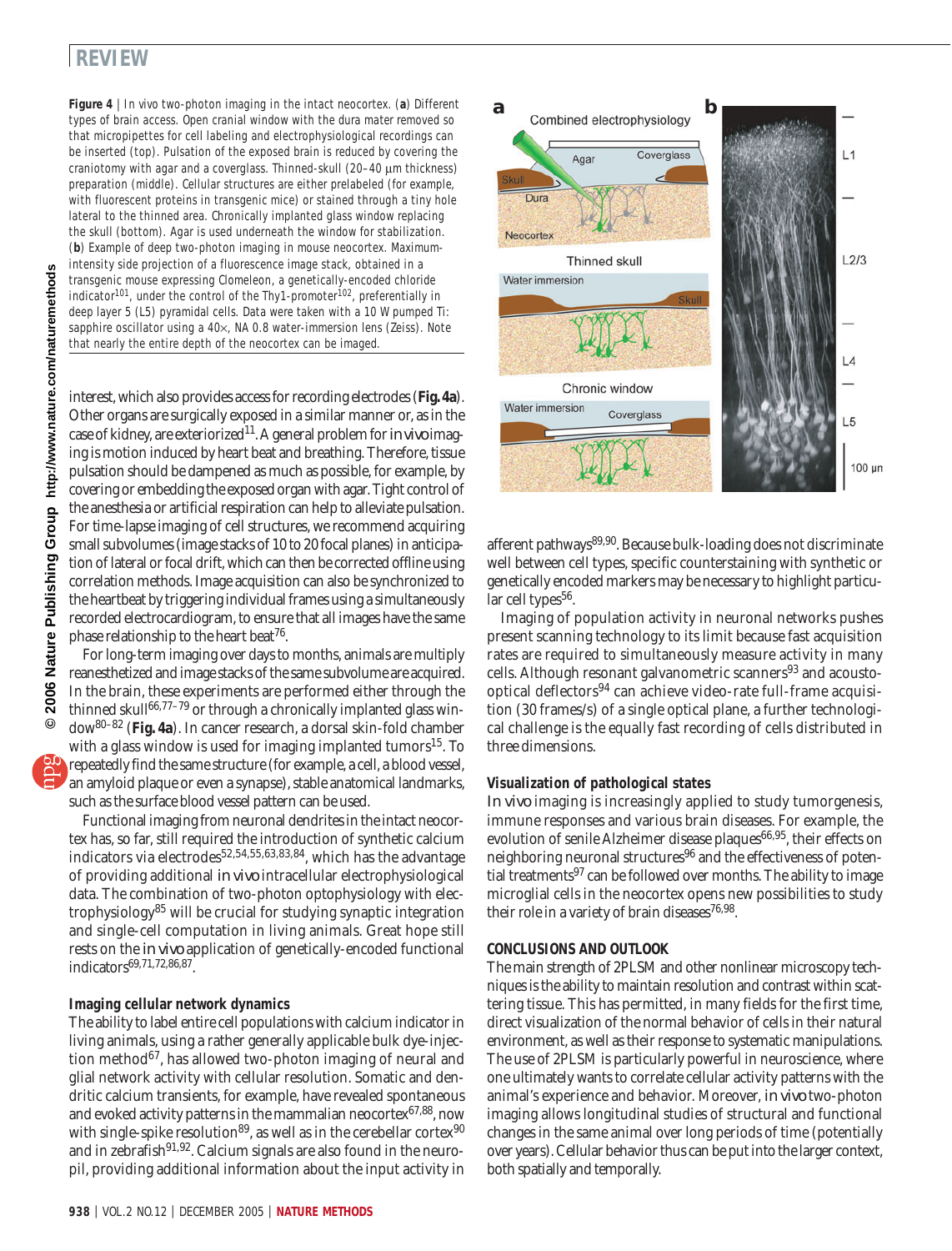What will the near future bring? *In vivo* applications of 2PLSM will expand further into other fields, taking advantage of user-friendly laser systems and of ongoing technological developments such as the use of regenerative amplifiers, extended application of optical harmonic generation and other nonlinear effects, and microscope miniaturization. Miniaturized, fiber-based microscopes will allow imaging in freely moving animals<sup>99</sup>. Moreover, flexible submillimeter-sized microscope probes<sup>58–61</sup> may be used to reach deeper into the tissue, beyond the depth limit set by surface-generated background, albeit using a more invasive endoscopic approach. In neuroscience, the direct optical measurement of electrical potentials using twophoton excitation of voltage-sensing dyes $100$  or second-harmonic signals<sup>23,24</sup> could have a large impact.

#### **ACKNOWLEDGMENTS**

We thank T. Kuner, G. Augustine and G. Feng for providing the Clomeleon mouse and W. Göbel for help with numerical calculations.

#### **COMPETING INTERESTS STATEMENT**

The authors declare competing financial interests (see the *Nature Methods* website for details).

#### **Published online at http://www.nature.com/naturemethods/**

**Reprints and permissions information is available online at http://npg.nature. com/reprintsandpermissions/**

- 1. Denk, W., Piston, D.W. & Webb, W.W. Two-photon molecular excitation in laserscanning microscopy. In *Handbook of Biological Confocal Microscopy* 2nd edn. (ed. Pawley, J.B.) 445–458 (Plenum Press, New York, 1995).
- 2. Denk, W. & Svoboda, K. Photon upmanship: why multiphoton imaging is more than a gimmick. *Neuron* **18**, 351–357 (1997).
- 3. So, P.T., Dong, C.Y., Masters, B.R. & Berland, K.M. Two-photon excitation fluorescence microscopy. *Annu. Rev. Biomed. Eng.* **2**, 399–429 (2000).
- 4. Helmchen, F. & Denk, W. New developments in multiphoton microscopy. *Curr. Opin. Neurobiol.* **12**, 593–601 (2002).
- 5. Zipfel, W.R., Williams, R.M. & Webb, W.W. Nonlinear magic: multiphoton microscopy in the biosciences. *Nat. Biotechnol.* **21**, 1369–1377 (2003).
- 6. Campagnola, P.J. & Loew, L.M. Second-harmonic imaging microscopy for visualizing biomolecular arrays in cells, tissues and organisms. *Nat. Biotechnol.* **21**, 1356–1360 (2003).
- 7. Mertz, J. Nonlinear microscopy: new techniques and applications. *Curr. Opin. Neurobiol.* **14**, 610–616 (2004).
- Denk, W., Strickler, J.H. & Webb, W.W. Two-photon laser scanning fluorescence microscopy. *Science* **248**, 73–76 (1990).
- 9. Cahalan, M.D., Parker, I., Wei, S.H. & Miller, M.J. Real-time imaging of lymphocytes *in vivo*. *Curr. Opin. Immunol.* **15**, 372–377 (2003).
- 10. Bousso, P. & Robey, E.A. Dynamic behavior of T cells and thymocytes in lymphoid organs as revealed by two-photon microscopy. *Immunity* **21**, 349– 355 (2004).
- 11. Molitoris, B.A. & Sandoval, R.M. Intravital multiphoton microscopy of dynamic renal processes. *Am. J. Physiol. Renal Physiol.* **288**, F1084–F1089 (2005).
- 12. Rubart, M. Two-photon microscopy of cells and tissue. *Circ. Res.* **95**, 1154– 1166 (2004)
- 13. Laiho, L.H., Pelet, S., Hancewicz, T.M., Kaplan, P.D. & So, P.T. Two-photon 3-D mapping of *ex vivo* human skin endogenous fluorescence species based on fluorescence emission spectra. *J. Biomed. Opt.* **10**, 024016 (2005).
- 14. Theer, P., Hasan, M.T. & Denk, W. Two-photon imaging to a depth of 1000 microns in living brains by use of a Ti:Al2O3 regenerative amplifier. *Opt. Lett.* **28**, 1022–1024 (2003).
- 15. Jain, R.K., Munn, L.L. & Fukumura, D. Dissecting tumour pathophysiology using intravital microscopy. *Nat. Rev. Cancer* **2**, 266–276 (2002).
- 16. Skoch, J., Hickey, G.A., Kajdasz, S.T., Hyman, B.T. & Bacskai, B.J. *In vivo* imaging of amyloid-beta deposits in mouse brain with multiphoton microscopy. *Methods Mol. Biol.* **299**, 349–363 (2005).
- 17. Goeppert-Mayer, M. *Über Elementarakte mit zwei Quantensprüngen* (On elementary processes with two quantum steps) *Ann. Phys.* **9**, 273–294 (1931).
- 18. Xu, C. & Webb, W.W. Measurement of two-photon excitation cross sections of molecular fluorophores with data from 690 to 1,050 nm. *J. Opt. Soc. Am. B* **13**, 481–491 (1996).
- 19. Squier, J., Muller, M., Brakenhoff, G. & Wilson, K. Third harmonic generation microscopy. *Opt. Express* **3**, 315–324 (1998).
- 20. Oron, D. *et al.* Depth-resolved structural imaging by third-harmonic generation microscopy. *J. Struct. Biol.* **147**, 3–11 (2004).
- 21. Mohler, W., Millard, A. & Campagnola, P. Second harmonic generation imaging of endogenous structural proteins. *Methods* **29**, 97–109 (2003).
- 22. Dombeck, D.A. *et al.* Uniform polarity microtubule assemblies imaged in native brain tissue by second-harmonic generation microscopy. *Proc. Natl. Acad. Sci. USA* **100**, 7081–7086 (2003).
- 23. Bouevitch, O., Lewis, A., Pinevsky, I., Wuskell, J. & Loew, L. Probing membrane-potential with nonlinear optics. *Biophys. J.* **65**, 672–679 (1993).
- 24. Moreaux, L., Sandre, O., Blanchard-Desce, M. & Mertz, J. Membrane imaging by simultaneous second-harmonic generation and two-photon microscopy. *Opt. Lett.* **25**, 320–322 (2000).
- 25. Cheng, J., Volkmer, A. & Xie, X. Theoretical and experimental characterization of coherent anti-Stokes Raman scattering microscopy. *J. Opt. Soc. Am. B* **19**, 1363–1375 (2002).
- 26. Wang, H., Fu, Y., Zickmund, P., Shi, R. & Cheng, J. Coherent anti-stokes Raman scattering imaging of axonal myelin in live spinal tissues. *Biophys. J.* **89**, 581–591 (2005).
- 27. Svoboda, K. & Block, S.M. Biological applications of optical forces. *Annu. Rev. Bioph. Biomol. Struct.* **23**, 247–285 (1994).
- 28. Squirrell, J.M., Wokosin, D.L., White, J.G. & Bavister, B.D. Long-term twophoton fluorescence imaging of mammalian embryos without compromising viability. *Nat. Biotechnol.* **17**, 763–767 (1999).
- 29. Denk, W. Two-photon scanning photochemical microscopy: mapping ligandgated ion channel distributions. *Proc. Natl. Acad. Sci. USA* **91**, 6629–6633  $(1994)$
- 30. Svoboda, K., Tank, D.W. & Denk, W. Direct measurement of coupling between dendritic spines and shafts. *Science* **272**, 716–719 (1996).
- 31. Matsuzaki, M. *et al.* Dendritic spine geometry is critical for AMPA receptor expression in hippocampal CA1 pyramidal neurons. *Nat. Neurosci.* **4**, 1086– 1092 (2001).
- 32. Pologruto, T.A., Sabatini, B.L. & Svoboda, K. ScanImage: flexible software for operating laser scanning microscopes. *Biomed. Eng. Online* **2**, 13 (2003).
- 33. Tsai, P.S. *et al.* Principles, design, and construction of a two-photon laser scanning microscope for *in vitro* and *in vivo* brain imaging. *In Vivo Pptical Imaging of Brain Function*. (Frostig, R.D., ed.) (CRC Press, New York, 2002).
- 34. Mainen, Z.F. *et al.* Two-photon imaging in living brain slices. *Methods* **18**, 231–239 (1999).
- 35. Majewska, A., Yiu, G. & Yuste, R. A custom-made two-photon microscope and deconvolution system. *Pflugers Arch.* **441**, 398–408 (2000).
- 36. Gosnell, T.R. & Taylor, A.J. (eds.) *Selected Papers on Ultrafast Laser Technology.* (SPIE Optical Engineering Press, Bellingham, 1991).
- 37. Treacy, E.B. Optical pulse compression with diffraction gratings. *IEEE J. Quantum Electron.* **5**, 454–458 (1969).
- 38. Diels, J.-C.M., Fontaine, J.J., McMichael, I.C. & Simoni, F. Control and measurement of ultrashort pulse shapes (in amplitude and phase) with femtosecond accuracy. *App. Opt.* **24**, 1270–1282 (1985).
- 39. Patterson, G.H. & Piston, D.W. Photobleaching in two-photon excitation microscopy. *Biophys. J.* **78**, 2159–2162 (2000).
- 40. Hopt, A. & Neher, E. Highly nonlinear photodamage in two-photon fluorescence microscopy. *Biophys. J.* **80**, 2029–2036 (2001).
- 41. Koester, H.J., Baur, D., Uhl, R. & Hell, S.W. Ca<sup>2+</sup> fluorescence imaging with pico- and femtosecond two-photon excitation: signal and photodamage. *Biophys. J.* **77**, 2226–2236 (1999).
- 42. Kawano, H. *et al.* Attenuation of photobleaching in two-photon excitation fluorescence from green fluorescent protein with shaped excitation pulses. *Biochem. Biophys. Res. Commun.* **311**, 592–596 (2003).
- 43. Oheim, M., Beaurepaire, E., Chaigneau, E., Mertz, J. & Charpak, S. Twophoton microscopy in brain tissue: parameters influencing the imaging depth. *J. Neurosci. Methods* **111**, 29–37 (2001).
- 44. Beaurepaire, E. & Mertz, J. Epifluorescence collection in two-photon microscopy. *Appl. Opt.* **41**, 5376–5382 (2002).
- 45. Birge, R.R. 2-photon spectroscopy of protein-bound chromophors. *Acc. Chem. Res.* **19**, 138–146 (1986).
- 46. Wang, H. *et al.* Generation of 10-W average-power, 40-TW peak-power, 24-fs pulses from a Ti:sapphire amplifier system. *J. Opt. Soc. Am. B* **16**, 1790–1794 (1999).
- 47. Beaurepaire, E., Oheim, M. & Mertz, J. Ultra-deep two-photon fluorescence excitation in turbid media. *Opt. Comm.* **188**, 25–29 (2001).
- 48. Feierabend, M., Ruckel, M. & Denk, W. Coherence-gated wave-front sensing in strongly scattering samples. *Opt. Lett.* **29**, 2255–2257 (2004).
- 49. Booth, M., Neil, M., Juskaitis, R. & Wilson, T. Adaptive aberration correction in a confocal microscope. *Proc. Natl. Acad. Sci. USA* **99**, 5788–5792 (2002).
- 50. Taddeucci, A., Martelli, F., Barilli, M., Ferrari, M. & Zaccanti, G. Optical properties of brain tissue. *J. Biomed. Opt.* **1**, 117–123 (1996).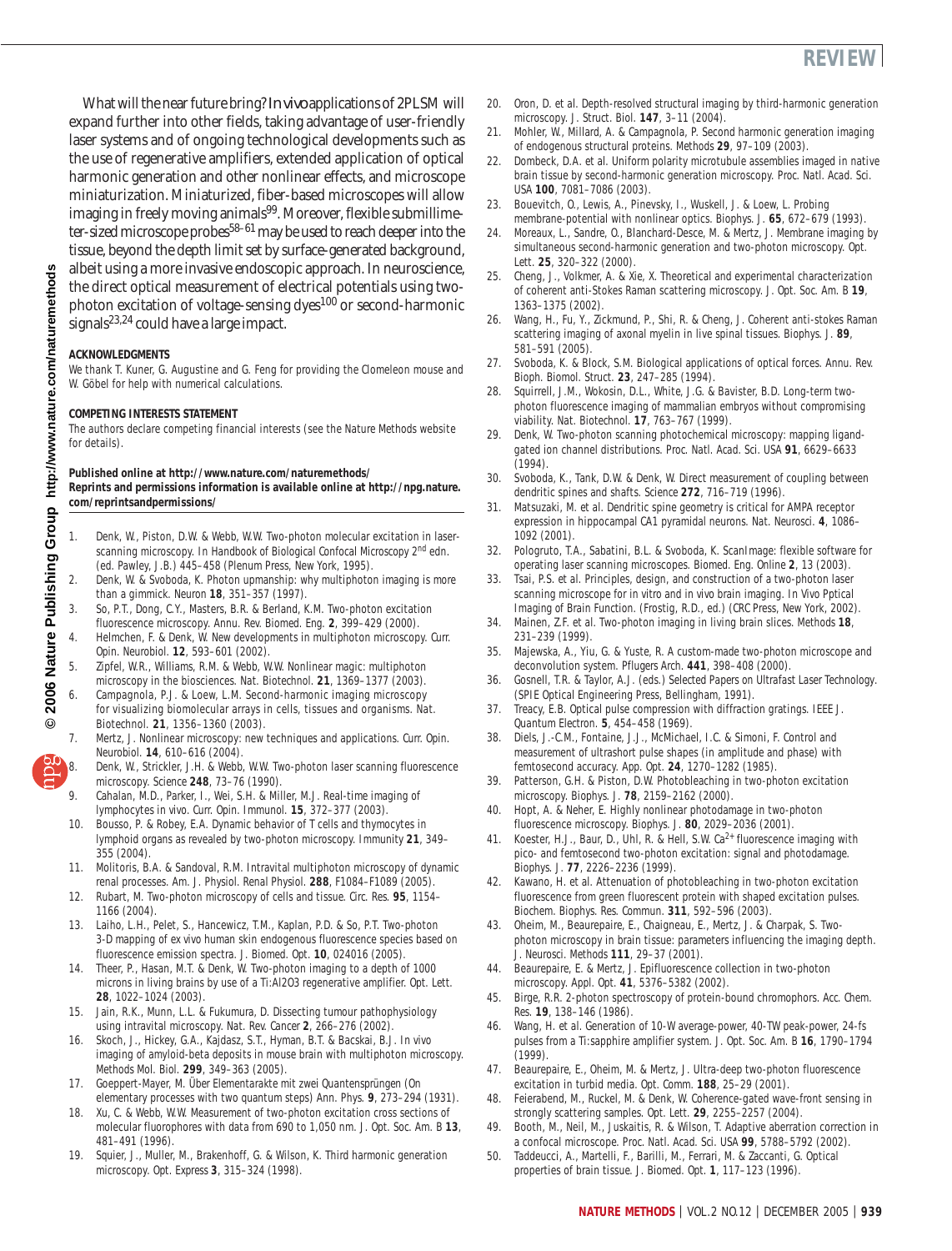- 51. Yaroslavsky, A. *et al.* Optical properties of selected native and coagulated human brain tissues *in vitro* in the visible and near infrared spectral range. *Phys. Med. Biol.* **47**, 2059–2073 (2002).
- 52. Svoboda, K., Denk, W., Kleinfeld, D. & Tank, D.W. *In vivo* dendritic calcium dynamics in neocortical pyramidal neurons. *Nature* **385**, 161–165 (1997).
- 53. Kleinfeld, D., Mitra, P.P., Helmchen, F. & Denk, W. Fluctuations and stimulusinduced changes in blood flow observed in individual capillaries in layers 2 through 4 of rat neocortex. *Proc. Natl. Acad. Sci. USA* **95**, 15741–15746 (1998).
- 54. Svoboda, K., Helmchen, F., Denk, W. & Tank, D.W. Spread of dendritic excitation in layer 2/3 pyramidal neurons in rat barrel cortex *in vivo*. *Nat. Neurosci.* **2**, 65–73 (1999).
- 55. Helmchen, F., Svoboda, K., Denk, W. & Tank, D.W. *In vivo* dendritic calcium dynamics in deep-layer cortical pyramidal neurons. *Nat. Neurosci.* **2**, 989–996 (1999).
- 56. Nimmerjahn, A., Kirchhoff, F., Kerr, J.N. & Helmchen, F. Sulforhodamine 101 as a specific marker of astroglia in the neocortex *in vivo*. *Nat. Methods* **1**, 31–37  $(2004)$
- 57. Mizrahi, A., Crowley, J., Shtoyerman, E. & Katz, L. High-resolution *in vivo* imaging of hippocampal dendrites and spines. *J. Neurosci.* **24**, 3147–3151  $(2004)$
- 58. Jung, J. & Schnitzer, M. Multiphoton endoscopy. *Opt. Lett.* **28**, 902–904 (2003).
- 59. Levene, M., Dombeck, D., Kasischke, K., Molloy, R. & Webb, W. *In vivo* multiphoton microscopy of deep brain tissue. *J. Neurophysiol.* **91**, 1908–1912  $(2004)$
- 60. Jung, J., Mehta, A., Aksay, E., Stepnoski, R. & Schnitzer, M. *In vivo* mammalian brain Imaging using one- and two-photon fluorescence microendoscopy. *J. Neurophysiol.* **92**, 3121–3133 (2004).
- 61. Göbel, W., Kerr, J.N., Nimmerjahn, A. & Helmchen, F. Miniaturized two-photon microscope based on a flexible coherent fiber bundle and a gradient-index lens objective. *Opt. Lett.* **29**, 2521–2523 (2004).
- 62. Huang, S., Heikal, A.A. & Webb, W.W. Two-photon fluorescence spectroscopy and microscopy of NAD(P)H and flavoprotein. *Biophys. J.* **82**, 2811–2825  $(2002)$
- 63. Waters, J., Larkum, M., Sakmann, B. & Helmchen, F. Supralinear Ca<sup>2+</sup> influx in dendritic tufts of layer 2/3 neocortical pyramidal neurons *in vitro* and *in vivo*. *J. Neurosci.* **23**, 8558–8567 (2003).
- 64. Wachowiak, M., Denk, W. & Friedrich, R.W. Functional organization of sensory input to the olfactory bulb glomerulus analyzed by two-photon calcium imaging. *Proc. Natl. Acad. Sci. USA* **101**, 9097–9102 (2004).
- 65. Kreitzer, A., Gee, K., Archer, E. & Regehr, W. Monitoring presynaptic calcium dynamics in projection fibers by *in vivo* loading of a novel calcium indicator. *Neuron* **27**, 25–32 (2000).
- 66. Christie, R.H. *et al.* Growth arrest of individual senile plaques in a model of Alzheimer's disease observed by *in vivo* multiphoton microscopy. *J. Neurosci.* **21**, 858–864 (2001).
- 67. Stosiek, C., Garaschuk, O., Holthoff, K. & Konnerth, A. *In vivo* two-photon calcium imaging of neuronal networks. *Proc. Natl. Acad. Sci. USA* **100**, 7319– 7324 (2003).
- 68. Young, P. & Feng, G. Labeling neurons *in vivo* for morphological and functional studies. *Curr. Opin. Neurobiol.* **14**, 642–646 (2004).
- 69. Miesenbock, G. Genetic methods for illuminating the function of neural circuits. *Curr. Opin. Neurobiol.* **14**, 395–402 (2004).
- 70. Feng, G. *et al.* Imaging neuronal subsets in transgenic mice expressing multiple spectral variants of GFP. *Neuron* **28**, 41–51 (2000).
- 71. Hasan, M.T. *et al.* Functional fluorescent Ca<sup>2+</sup> indicator proteins in transgenic mice under TET control. *PLoS Biol.* **2**, e163 (2004).
- 72. Wang, J.W., Wong, A.M., Flores, J., Vosshall, L.B. & Axel, R. Two-photon calcium imaging reveals an odor-evoked map of activity in the fly brain. *Cell* **112**, 271–282 (2003).
- 73. Kim, J. *et al.* Sindbis vector SINrep(nsP2S726): a tool for rapid heterologous expression with attenuated cytotoxicity in neurons. *J. Neurosci. Methods* **133**, 81–90 (2004).
- 74. Lendvai, B., Stern, E.A., Chen, B. & Svoboda, K. Experience-dependent plasticity of dendritic spines in the developing rat barrel cortex *in vivo*. *Nature* **404**, 876–881 (2000).
- 75. Dittgen, T. *et al.* Lentivirus-based genetic manipulations of cortical neurons and their optical and electrophysiological monitoring *in vivo*. *Proc. Natl. Acad. Sci. USA* **101**, 18206–18211 (2004).
- Nimmerjahn, A., Kirchhoff, F. & Helmchen, F. Resting microglial cells are highly dynamic surveillants of brain parenchyma *in vivo*. *Science* **308**, 1314–1318  $(2005)$
- 77. Grutzendler, J., Kasthuri, N. & Gan, W.B. Long-term dendritic spine stability in the adult cortex. *Nature* **420**, 812–816 (2002).
- 78. Yoder, E.J. & Kleinfeld, D. Cortical imaging through the intact mouse skull using two-photon excitation laser scanning microscopy. *Microsc. Res. Tech.* **56**, 304–305 (2002).
- 79. Zuo, Y., Lin, A., Chang, P. & Gan, W.B. Development of long-term dendritic spine stability in diverse regions of cerebral cortex. *Neuron* **46**, 181–189 (2005).
- 80. Trachtenberg, J.T. *et al.* Long-term *in vivo* imaging of experience-dependent synaptic plasticity in adult cortex. *Nature* **420**, 788–794 (2002).
- 81. Majewska, A. & Sur, M. Motility of dendritic spines in visual cortex *in vivo*: changes during the critical period and effects of visual deprivation. *Proc. Natl. Acad. Sci. USA* **100**, 16024–16029 (2003).
- 82. Holtmaat, A.J. *et al.* Transient and persistent dendritic spines in the neocortex *in vivo*. *Neuron* **45**, 279–291 (2005).
- 83. Waters, J. & Helmchen, F. Boosting of action potential backpropagation by neocortical network activity *in vivo*. *J. Neurosci.* **24**, 11127–11136 (2004).
- 84. Charpak, S., Mertz, J., Beaurepaire, E., Moreaux, L. & Delaney, K. Odor-evoked calcium signals in dendrites of rat mitral cells. *Proc. Natl. Acad. Sci. USA* **98**, 1230–1234 (2001).
- 85. Margrie, T.W. *et al.* Targeted whole-cell recordings in the mammalian brain *in vivo*. *Neuron* **39**, 911–918 (2003).
- 86. Kerr, R. *et al.* Optical imaging of calcium transients in neurons and pharyngeal muscle of *C. elegans. Neuron* **26**, 583–594 (2000).
- 87. Reiff, D.F. *et al. In vivo* performance of genetically encoded indicators of neural activity in flies. *J. Neurosci.* **25**, 4766–4778 (2005).
- 88. Ohki, K., Chung, S., Ch'ng, Y., Kara, P. & Reid, R. Functional imaging with cellular resolution reveals precise micro-architecture in visual cortex. *Nature* **433**, 597–603 (2005).
- Kerr, J.N., Greenberg, D. & Helmchen, F. Imaging input and output of neocortical networks *in vivo*. *Proc. Natl. Acad. Sci. USA* **102**, 14063–14068  $(2005)$
- 90. Sullivan, M.R., Nimmerjahn, A., Sarkisov, D.V., Helmchen, F. & Wang, S.S.-H. *In vivo* calcium imaging of circuit activity in cerebellar cortex. *J. Neurophysiol.* **94**, 1636–1644 (2005).
- 91. Brustein, E., Marandi, N., Kovalchuk, Y., Drapeau, P. & Konnerth, A. "*In vivo*" monitoring of neuronal network activity in zebrafish by two-photon  $Ca^{2+}$ imaging. *Pflugers Arch.* **446**, 766–773 (2003).
- Niell, C.M. & Smith, S.J. Functional imaging reveals rapid development of visual response properties in the zebrafish tectum. *Neuron* **45**, 941–951 (2005).
- 93. Fan, G.Y. *et al.* Video-rate scanning two-photon excitation fluorescence microscopy and ratio imaging with cameleons. *Biophys. J.* **76**, 2412–2420 (1999).
- 94. Roorda, R.D., Hohl, T.M., Toledo-Crow, R. & Miesenbock, G. Video-rate nonlinear microscopy of neuronal membrane dynamics with genetically encoded probes. *J. Neurophysiol.* **92**, 609–621 (2004).
- Bacskai, B.J. *et al.* Four-dimensional multiphoton imaging of brain entry, amyloid binding, and clearance of an amyloid-beta ligand in transgenic mice. *Proc. Natl. Acad. Sci. USA* **100**, 12462–12467 (2003).
- Tsai, J., Grutzendler, J., Duff, K. & Gan, W. Fibrillar amyloid deposition leads to local synaptic abnormalities and breakage of neuronal branches. *Nat. Neurosci.* **7**, 1181–1183 (2004).
- 97. Lombardo, J.A. *et al.* Amyloid-beta antibody treatment leads to rapid normalization of plaque-induced neuritic alterations. *J. Neurosci.* **23**, 10879– 10883 (2003).
- 98. Davalos, D. *et al.* ATP mediates rapid microglial response to local brain injury *in vivo*. *Nat. Neurosci.* **8**, 752–758 (2005).
- 99. Helmchen, F., Fee, M.S., Tank, D.W. & Denk, W. A miniature head-mounted twophoton microscope. high-resolution brain imaging in freely moving animals. *Neuron* **31**, 903–912 (2001).
- 100. Kuhn, B., Fromherz, P. & Denk, W. High sensitivity of Stark-shift voltagesensing dyes by one- or two-photon excitation near the red spectral edge. *Biophys. J.* **87**, 631–639 (2004).
- Kuner, T. & Augustine, G.J. A genetically encoded ratiometric indicator for chloride: Capturing chloride transients in cultured hippocampal neurons. *Neuron* **27**, 447–459 (2000).
- 102. Berglund, K., Dunbar, R.L., Psyche, L., Feng, G. & Augustine, G.J. A practical guide: Imaging synaptic inhibition with Clomeleon, a genetically encoded indicator. in *Imaging in Neuroscience and Development: a Laboratory Manual.* (Yuste, R. & Konnerth, A. eds.) (Cold Spring Harbor Press, Cold Spring Harbor, 2005).
- 103. Ying, J., Liu, F. & Alfano, R. Effect of scattering on nonlinear optical scanning microscopy imaging of highly scattering media. *App. Opt.* **39**, 509–514 (2000).
- 104. Sheppard, C.J. & Gu, M. Image formation in two-photon fluorescence microscopy. *Optik* **86**, 104–106 (1990).
- 105. Cox, G. & Sheppard, C.J. Practical limits of resolution in confocal and nonlinear microscopy. *Microsc. Res. Tech.* **63**, 18–22 (2004).